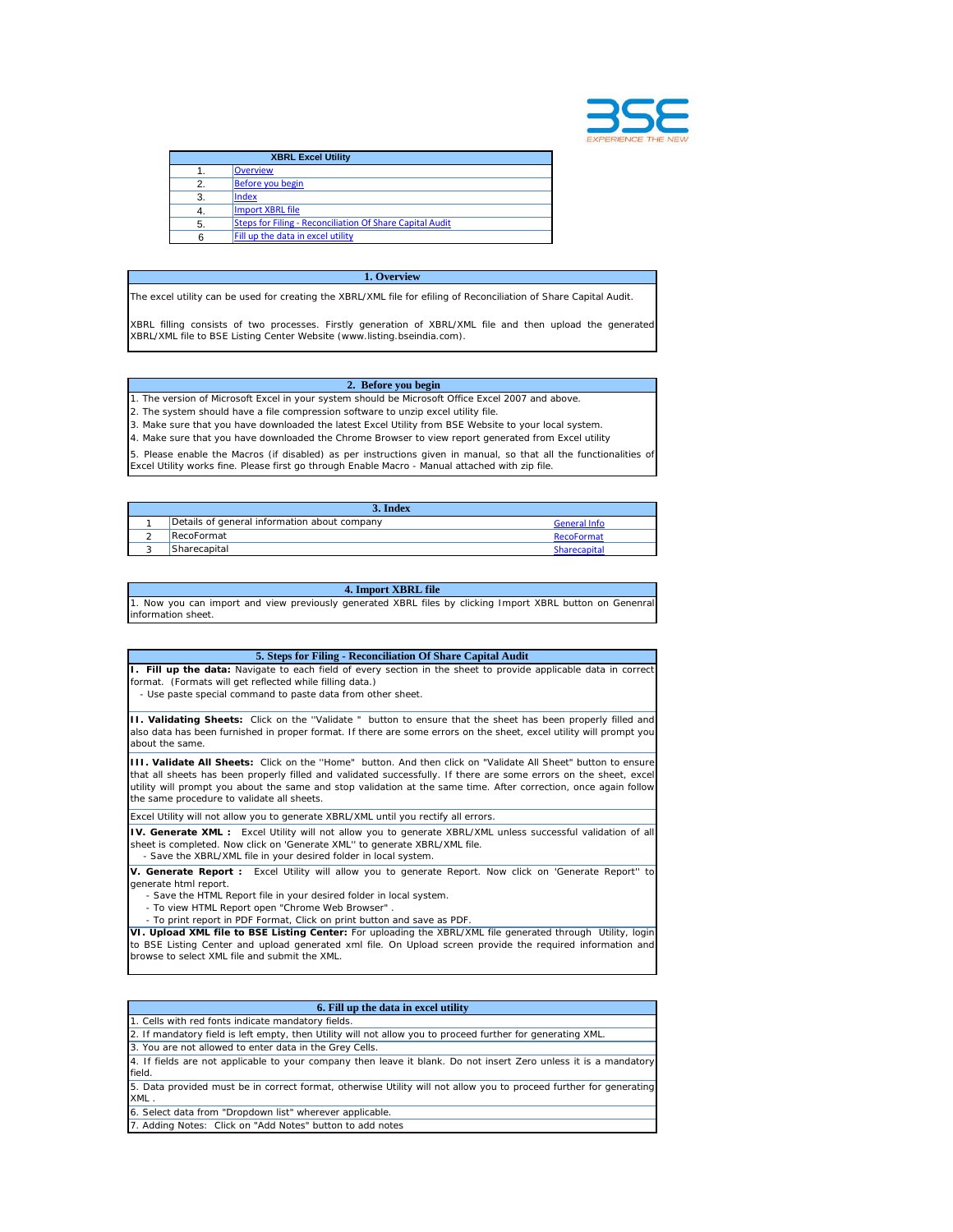| <b>RECONCILIATION OF SHARE CAPITAL AUDIT</b> |                                                                    |                    |          |  |  |  |
|----------------------------------------------|--------------------------------------------------------------------|--------------------|----------|--|--|--|
| Scrip code*                                  | 533160                                                             |                    |          |  |  |  |
| <b>NSE Symbol</b>                            | <b>DBREALTY</b>                                                    |                    |          |  |  |  |
| <b>MSEI Symbol</b>                           | <b>NOTLISTED</b>                                                   |                    |          |  |  |  |
| <b>ISIN</b>                                  | INE879I01012                                                       |                    |          |  |  |  |
| Name of the company*                         | D B Realty Limited                                                 |                    |          |  |  |  |
|                                              | <b>Registered office address</b>                                   |                    |          |  |  |  |
| Registered office address*                   | DB Central, Maulana Azad Raod, Rangwala Compound, Jacob<br>Circle, |                    |          |  |  |  |
| Registered office state*                     |                                                                    | Maharashtra        |          |  |  |  |
| Registered office city*                      | Mumbai                                                             |                    |          |  |  |  |
| Registered office district*                  | Mumbai                                                             |                    |          |  |  |  |
| Registered office pin code*                  | 400011                                                             |                    |          |  |  |  |
| Registered office contact number*            | ISD Code*                                                          | STD Code*          | Number*  |  |  |  |
|                                              | 91                                                                 | 022                | 23055555 |  |  |  |
| Registered office fax                        |                                                                    |                    |          |  |  |  |
| Registered office country*                   |                                                                    | <b>INDIA</b>       |          |  |  |  |
| Registered office website                    |                                                                    | www.dbrealty.co.in |          |  |  |  |
| Registered office email                      | investors@dbg.co.in                                                |                    |          |  |  |  |
|                                              | <b>Correspondence address</b>                                      |                    |          |  |  |  |
| Same as above                                |                                                                    | Yes                |          |  |  |  |
| Correspondence address                       | Central, Maulana Azad Raod, Rangwala Compound, Jacob Cird          |                    |          |  |  |  |
| Correspondence state                         | Maharashtra                                                        |                    |          |  |  |  |
| Correspondence city                          | Mumbai                                                             |                    |          |  |  |  |
| Correspondence district                      | Mumbai                                                             |                    |          |  |  |  |
| Correspondence pin code                      | 400011                                                             |                    |          |  |  |  |
|                                              | <b>ISD Code</b>                                                    | <b>STD Code</b>    | Number   |  |  |  |
| Correspondence contact number                | 91                                                                 | 022                | 23055555 |  |  |  |
| Correspondence fax                           |                                                                    |                    |          |  |  |  |
| Correspondence country                       | <b>INDIA</b>                                                       |                    |          |  |  |  |
| Correspondence email                         | investors@dbg.co.in                                                |                    |          |  |  |  |
|                                              |                                                                    |                    |          |  |  |  |
| Reporting quarter*                           | 31-12-2020                                                         |                    |          |  |  |  |
| Face value*                                  | 10.00                                                              |                    |          |  |  |  |